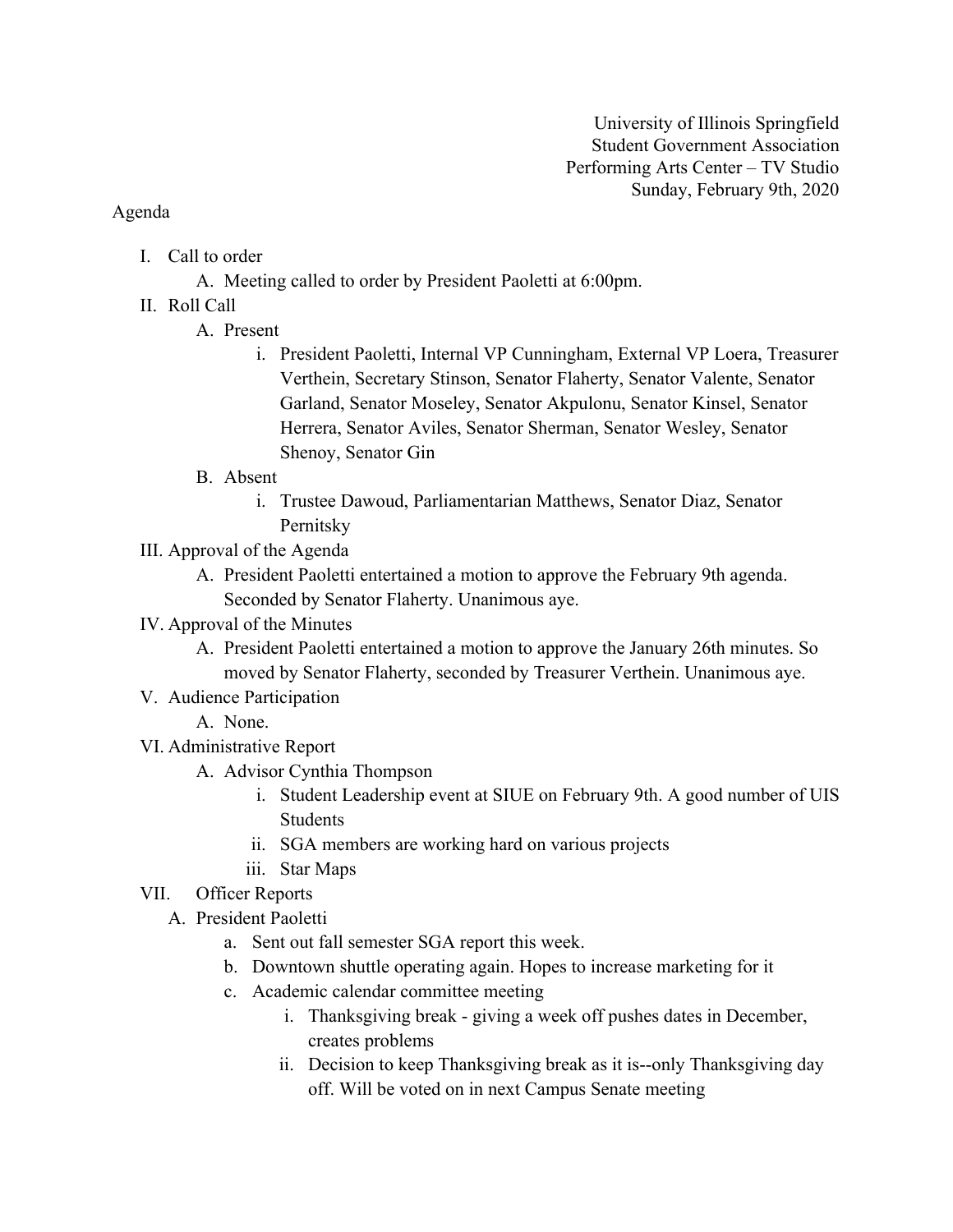- iii. Reasoning for not asking for the Wednesday before Thanksgiving off--there must be 3 weekdays to be classified as an academic "week"
- iv. Policy will be implemented so that Professors can decide whether to have class or not
	- 1. Can utilize online assignments/activities
- d. Development of higher education CAPE
	- i. Career of Academic Professional Education
		- 1. professional development initiative for UIS Graduates to utilize post-grad
- B. Trustee Dawoud
	- a. No report.
- C. Internal Vice-President Cunningham
	- a. Thank you to UIS Chancellor Susan Koch has served UIS as Chancellor for 9 years
		- i. Announced retirement this week
	- b. Creating flyers to be used as ads on social media that relay SGA's accomplishments to raise awareness
	- c. Continued work on UIS Bookstore issues
- D. External Vice-President Loera
	- a. Met with Cynthia last week regarding Trello projects (online workspace for SGA members)
	- b. Successful Lobby Day training
	- c. SAC meeting February 10th
- E. Treasurer Verthein
	- a. Campus Boredom Survey to be released within the next few weeks
		- i. will question many aspects relating to this topic to get proper feedback from students while still keeping it brief
- F. Secretary Stinson
	- a. GECo redesigning and implementing pilot for First Year Seminar
- G. Parliamentarian Matthews
	- a. No report.
- VIII. Senator Reports
	- A. Campus Resident Senator: Max Pernitsky
		- i. No report.
	- B. College of Business & Management Senator: Nolan Flaherty
		- i. Blue Crew is growing in numbers and increasing school spirit
		- ii. Considering making t-shirts to give out as incentives for participation
	- C. College of Education and Human Services Senator: Natty Akpulonu
		- i. Following up with Dean of Social Work department to ensure there is an academic advisor
			- 1. This same advisor will also advise elementary education students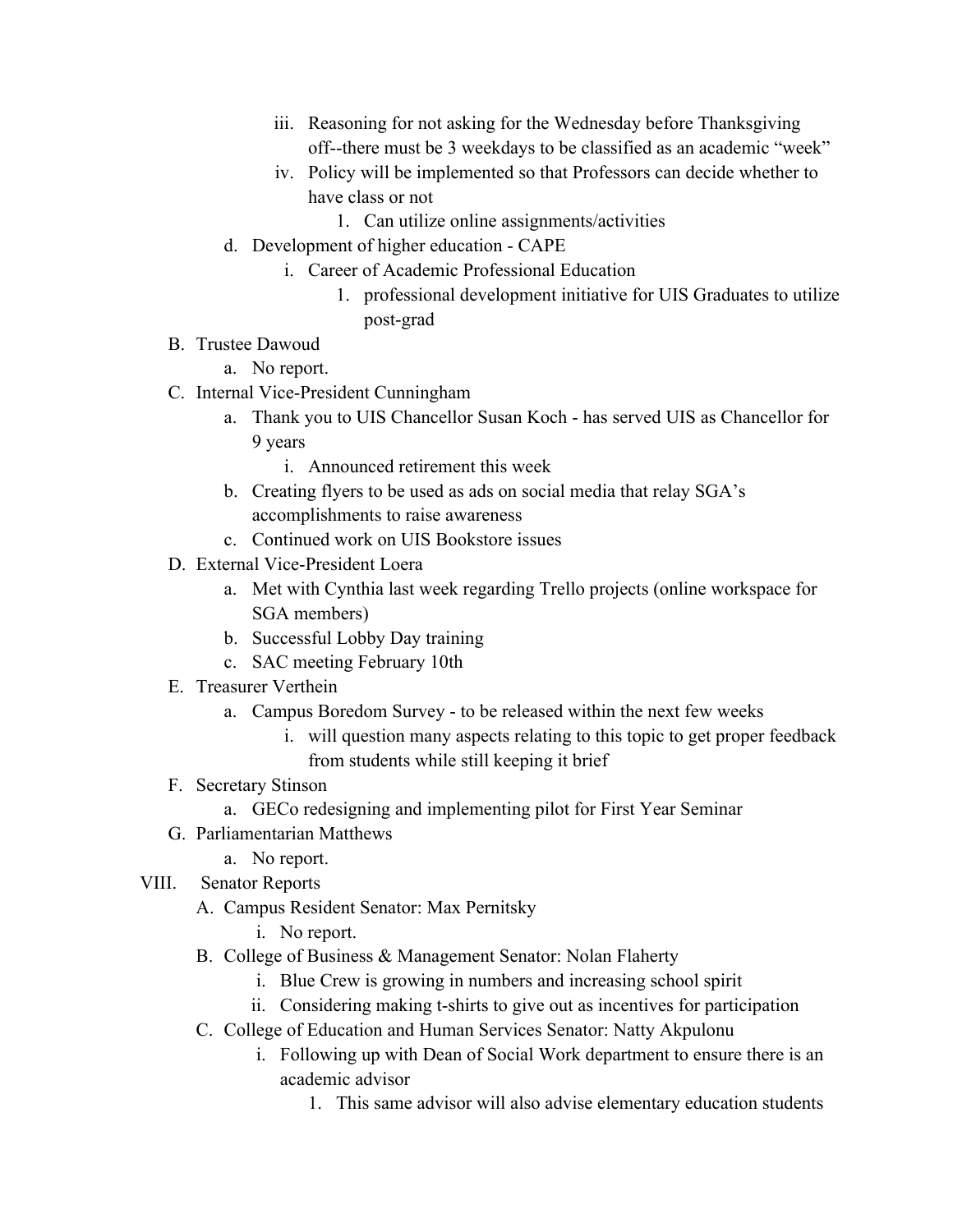- ii. Seeks clarification for clothing drive
	- 1. President Paoletti has been working on this and will be continuing to do so this week. It is expected that the drive will mostly focus on informal clothing
	- 2. External VP Loera acknowledges issue of storage for the donated clothes
- D. College of Liberal Arts & Sciences Senator: Alex Aviles
	- i. No report.
- E. College of Public Affairs & Administration Senator: Miguel Valente
	- i. Greek Council met today
		- 1. Seeking to get formal position for SGA representation
	- ii. GERC still revising gen ed courses
- F. Freshman Student Senator: Caitlin Sherman
	- i. Freshman Town Hall aiming for week of March 2nd
	- ii. SGA Instagram SGA member of the week
- G. Graduate Student Senator: Addam Kinsel
	- i. Reaching out to ITS regarding wi-fi outside buildings
	- ii. Idea of getting some kind of structure--such as a gazebo--to provide additional sources of wi-fi signal
	- iii. iCard project
- H. International Student Senator: Sneha Shenoy
	- i. International students can only employed on-campus; seeks increase in on-campus jobs
	- ii. Senator Flaherty proposed contacting Career Development Center to help break barrier for international students to find employment on campus
	- iii. External VP Loera proposed collaboration between Int. Student Services and Career Devel. Center
	- iv. Senator Natty clarified that the issue is not resume competency but instead the actual types and availability of on-campus jobs
	- v. GA and GPSI positions are for graduates and only allow limited number of students to get positions
	- vi. Advisor Cynthia--UIS is also just not big enough for every student on campus to have an on-campus job who wants one
- I. Online Student Senator: Vyvyan Wesley
- J. Peoria Campus Senator: Angie Gin
	- i. Reached out to ICC SGA to establish connection
	- ii. UIS-Peoria Campus social media being created
	- iii. Job openings in Peoria to expand programming
- K. Senator-at-Large: Aislinn Diaz
	- i. No report.
- L. Senator-at-Large: Collin Moseley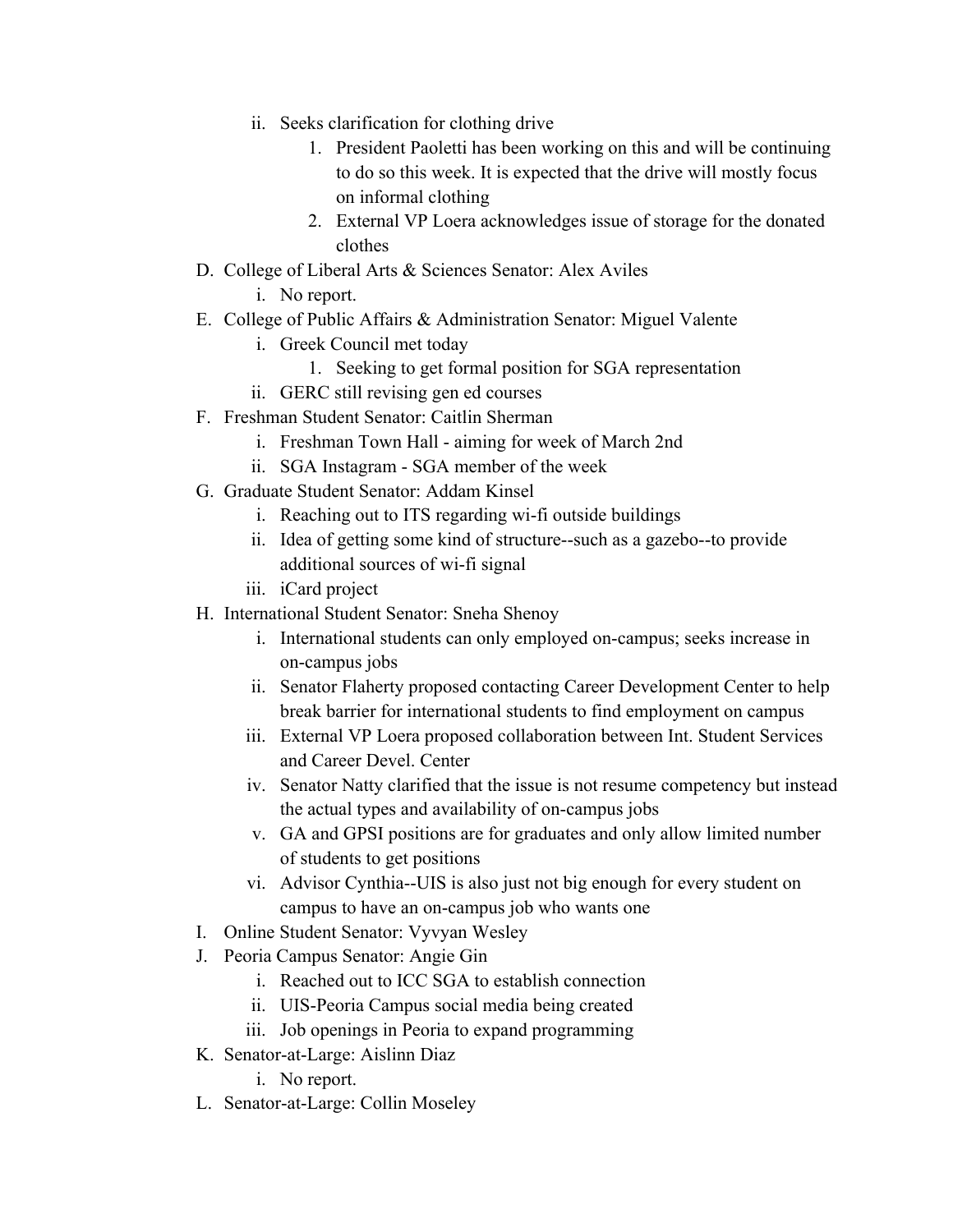- i. Acknowledgement of Chancellor Koch's 9 years of service and retirement
	- 1. Proposed resolution to acknowledge her work
	- 2. SGA seeks to participate in selection of new Chancellor when it comes time
- ii. Shelter in Place Drill meeting February 10th
- iii. Seeks University email distribution permissions for SGA President
	- 1. As follow up from last meeting, SGA President now has permissions to drive University vehicles
- M. Transfer Student Senator: Gabrielle Garland
	- i. Working with President Paoletti on transfer student orientation
		- 1. In general, we have received negative feedback on the orientation program for all students; i.e., too long, makes students feel burned out at start of semester
- N. Undergraduate Student Senator: Leslie Herrera
	- i. Feminine product project
		- 1. Period Club is willing to help with this project to increase free products on campus
		- 2. Health Services does not cover all buildings with these products, so we will focus more on the areas that are currently not covered

## IX. Committee Reports

- A. Executive Board Committee
	- i. Discussed relationship with UIS Journal seeking to increase correspondence
		- 1. Idea to buy newspaper stands for them, but many students seek to make the Journal paperless and completely online
	- ii. Midterm grades
		- 1. It is standard for 200 level courses to require report of midterm grades, but it is not currently required for 300 and 400 level courses
			- a. SGA seeks to change this requirement to include 300 and 400 level courses
			- b. Provost supports this and believes it is good practice for professors to report midterm grades
- B. Internal Affairs Committee
	- i. No report.
- C. External Relations and Marketing Committee
	- i. No report.
- D. Rules and Constitution Committee
	- i. No report.
- X. Old Business
- XI. New Business